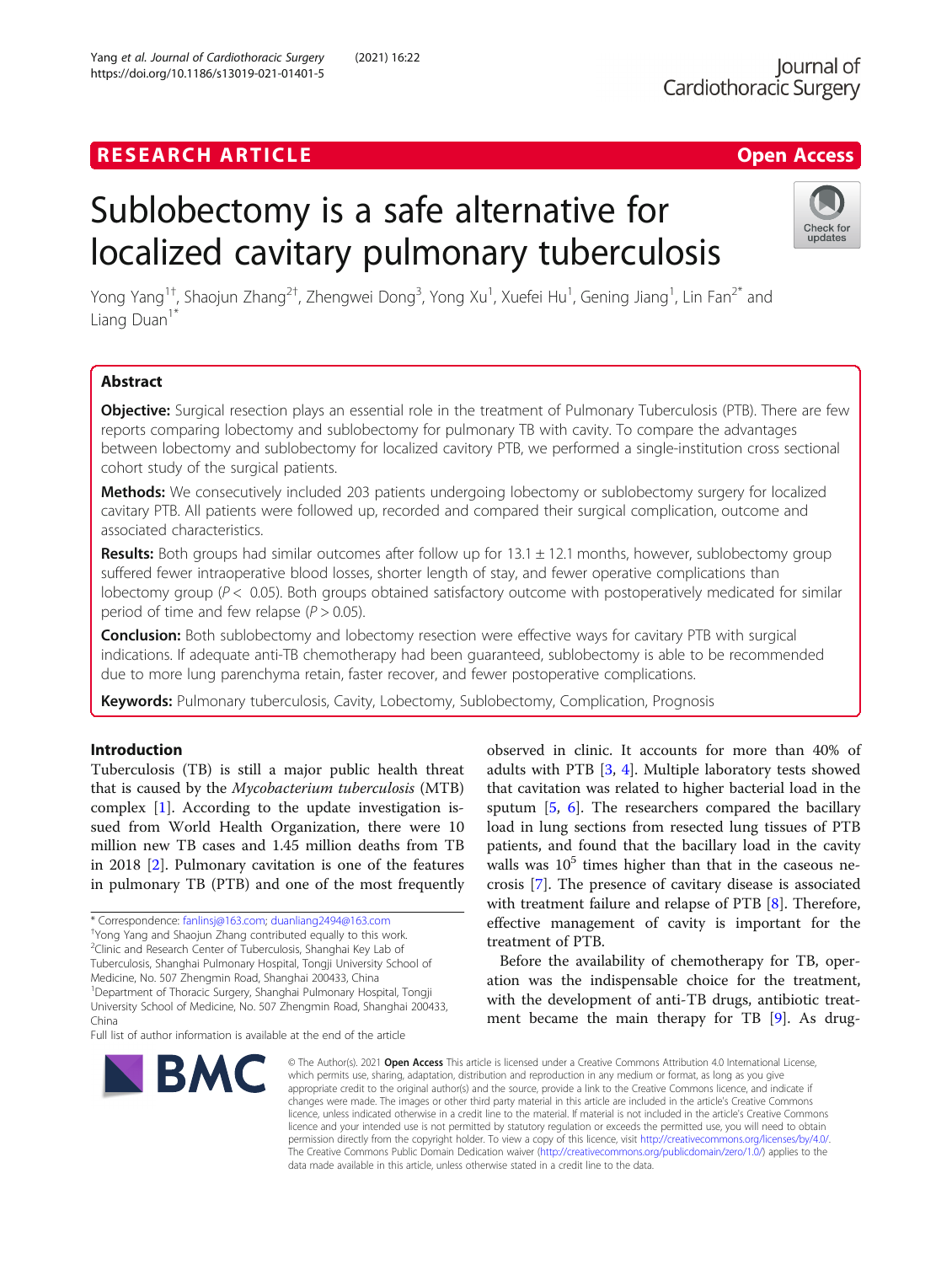resistant TB (DR-TB) is a new threat to the patients, lung resection is increasingly being explored as an option for patients with DR-TB. Either lobectomy, bilobectomy, pneumonectomy, or staged lobectomies were adopted for localized bilateral disease. Wedge or segmental resections are usually avoided because of the increased risk of bronchopleural fistula [[10](#page-6-0)]. However, following the improvement of surgical techniques and anti-TB chemotherapy, sublobectomy may be considerable for PTB patients with well-localized cavity. Recently, WHO consolidated guidelines on DR-TB indicated that in patients with RR-TB or MDR-TB, elective partial lung resection (lobectomy or wedge resection) may be used alongside a recommended MDR-TB regimen [[11\]](#page-6-0). In this study, we aimed to compare the clinical effect of sublobectomy and lobectomy in patients with cavitary PTB.

## Materials and methods

#### Patient enrollment

Between February 2012 and June 2018, the medical records of 1535 patients who underwent PTB resection were cross sectional reviewed. Among them, 457 patients with localized cavitary PTB received propensity score matching for age, lesion size, and preoperative chemotherapy time, and 203 patients were finally enrolled. One hundred twenty-nine patients received lobectomy and 74 received sublobectomy. The included criteria were as followed: patients who suffered from localized cavitary PTB and had indications for surgical resections as adjunct to chemotherapy, or with cavity which were difficult to be treated with drug-resistant TB or thick wall cavernous TB with being difficult to close with chemotherapy alone, and lesions were confined to one lobe with a localized cavity that can be recognized by imaging, and lesions can be resected with the expectation of adequate cardiopulmonary reserve after operation, and localized unilateral lesion together with the satellite lesions within 1 or 2 segments of the same lobe, and patients who finished all the course of treatment and had intact record of follow up at clinics; all included patients underwent PTB resection surgery with sublobectomy or lobectomy; Those who suffered from systemic or diffused PTB, underwent concomitant decortication or thoracoplasty, bronchoscopy for blood clot evacuation, undiagnosed before operation, failed to receive preoperative anti-TB medication, or lost to be followed-up were excluded.

Preoperative evaluation included history and clinical examination to address any comorbidity, especially diabetes, anemia, underlying lung disease, and hypoalbuminemia based on the performance of chest radiography, computed tomography, and pulmonary function tests and echocardiograms to exclude pulmonary artery hypertension. The treatment strategy was discussed between

tuberculosis physicians and thoracic surgeons before operation. Sputum acid-fast stain and culture were routinely examined before and after surgery. Informed consent was waived because the study was retrospective. Clinical information was collected on age, sex, the ultimate surgical approach and procedures, operative time, blood loss, length of hospital stay, complication, chemotherapy, treatment outcome, and follow-up duration. The regimen of anti-TB medications was directed according to the guideline of WHO [\[12\]](#page-6-0). All included patients were followed throughout the surgical and chemical treatment. This study was approved by the ethics committee of Shanghai Pulmonary Hospital, and all the subjects had signed informed consent.

## Operation techniques

All the surgeries were done by thoracic surgeons with well experience of TB surgery. A lobectomy is defined as a procedure requiring dissection and ligation of vascular and bronchial structure. A sublobectomy is defined as the extent of resection less than a lobe either requiring dissection of sectional vascular and bronchus or not (Fig. [1](#page-2-0)), including segmentectomy and wedge resection [\[13](#page-6-0)]. The patient was placed in the full lateral decubitus position under general anesthesia with selective one-lung ventilation. The operations began with VATS may convert to open surgery on the condition of the dense adhesion in the pleural space, the lymph node around hilar structures, or huge bleeding precluded VATS. A utility thoracotomy of 3 to 5 cm at the fourth or fifth intercostal space was created and protected with a wound retractor. Specially, an incision on the fourth or fifth intercostal space of the anterior axillary line on both sides was selected for the upper lobe segmentectomy or lobectomy, while an incision on the fifth intercostal space of the anterior axillary line on both sides was chose for the middle or lower lobe segmentectomy or lobectomy. An electrocautery or ultrasound scalpel (Harmonic ACE1; Johnson & Johnson, Somerville, NJ) was used for pleural adhesiolysis and tissue separation. The major vascular branches were transected with endostaplers (Endo GIA 30-mm Articulating Vascular Reload, Covidien, Dublin, Ireland), whereas minor branches were treated by ligation, titanium clip (WECK Hem-o-lok, Telelex, Morrisville, NC, USA) or ultrasonic scalpel according to the diameter of the vessel. The lobar or segment bronchus was closed with endoscopic stapler. No muscle flap was used to reinforce bronchial closures. After the operation, one or two #28 chest tubes were placed through the incision for drainage. All the satellite lesions were completed removed by the operation.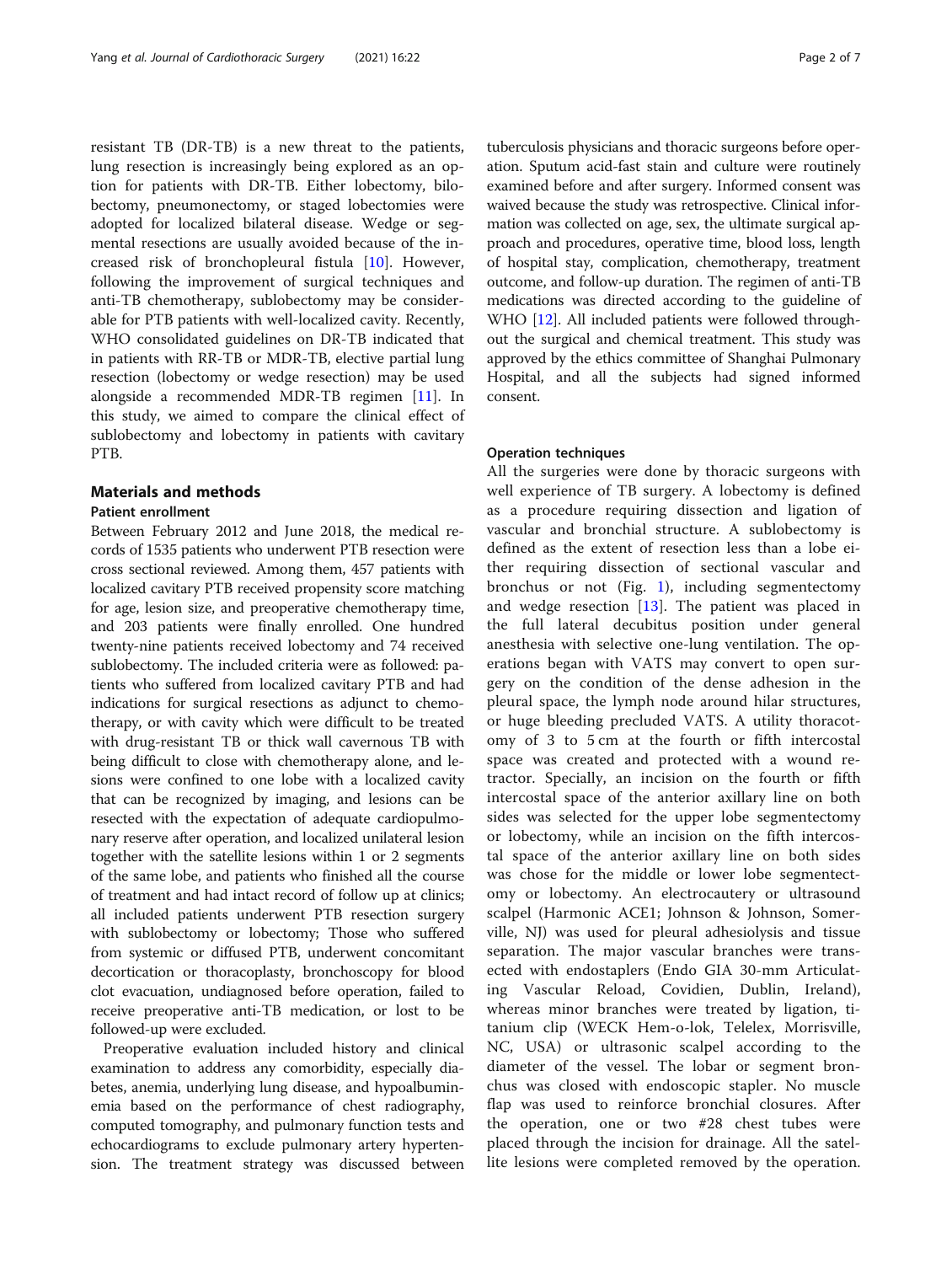<span id="page-2-0"></span>

Fig. 1 Localized cavitary pulmonary TB received sublobectomy and follow-up for 6 months. a, preoperation. b, post-operation

The pathology showed no tuberculosis residue on the cutting edge.

## Outcome evaluation

The cure was considered as the completion of treatment and at least three consecutive negative cultures from sputum and having no active lesions in lungs at the time of completed chemotherapy, the treatment success was define as patients getting cured added with the patients with less than three sputum negative cultures while completed all course of chemotherapy without active TB lesions after operations. Treatment failure was defined as culture positive or sputum conversion positive at the end of chemotherapy. Relapse was defined as the recurrence of positive smear or culture after the achievement of a cure. Short term and long term surgical complications were evaluated after operation.

## Statistical analysis

Patients were divided into two groups as received lobectomy or sublobectomy. The propensity score matching was used to balance the distributions of measured potentially confounding covariates for patients between groups. Continuous variables between these two groups (age, percentage of preoperative positive sputum culture, operative time, blood loss, length of hospital stay,

Table 1 Preoperative characteristics of patients with cavitary pulmonary TB

| Variable                                  | Lobectomy ( $n = 129$ ) | Sublobectomy $(n = 74)$ | P value    |
|-------------------------------------------|-------------------------|-------------------------|------------|
| Gender                                    |                         |                         |            |
| Male                                      | 99                      | 59                      | 0.62       |
| Female                                    | 30                      | 15                      |            |
| Age $(y, \text{mean} \pm \text{SD})$      | $50.1 \pm 12.6$         | $47.5 \pm 11.7$         | 0.14       |
| Disease type                              |                         |                         |            |
| Primary treated                           | 81                      | 52                      | 0.28       |
| Retreated                                 | 48                      | 22                      |            |
| Culture positive in sputum (N)            | 9                       | $\overline{2}$          | 0.19       |
| Chemotherapy time (months, mean $\pm$ SD) | $5.8 \pm 3.0$           | $5.6 \pm 2.7$           | 0.20       |
| Multidrug resistance (N)                  | 11                      |                         | $0.04*$    |
| Lesion diameter (cm, mean $\pm$ SD)       | $2.45 \pm 0.90$         | $2.12 \pm 0.69$         | 0.13       |
| Cavity diameter (cm, mean $\pm$ SD)       | $1.01 \pm 0.73$         | $0.58 \pm 0.49$         | $< 0.001*$ |
| Symptoms                                  |                         |                         |            |
| Cough                                     | 22                      | 18                      | 0.21       |
| Chest pain                                | 11                      | 8                       | 0.59       |
| Expectoration                             | 13                      | 12                      | 0.20       |
| Haemoptysis                               | 10                      | 5                       | 0.79       |
| Chest distress                            | 4                       | $\overline{4}$          | 0.41       |
| Fever                                     | $\overline{7}$          | 3                       | 0.66       |

 $*P < 0.05$ , sublobectomy group vs. lobectomy group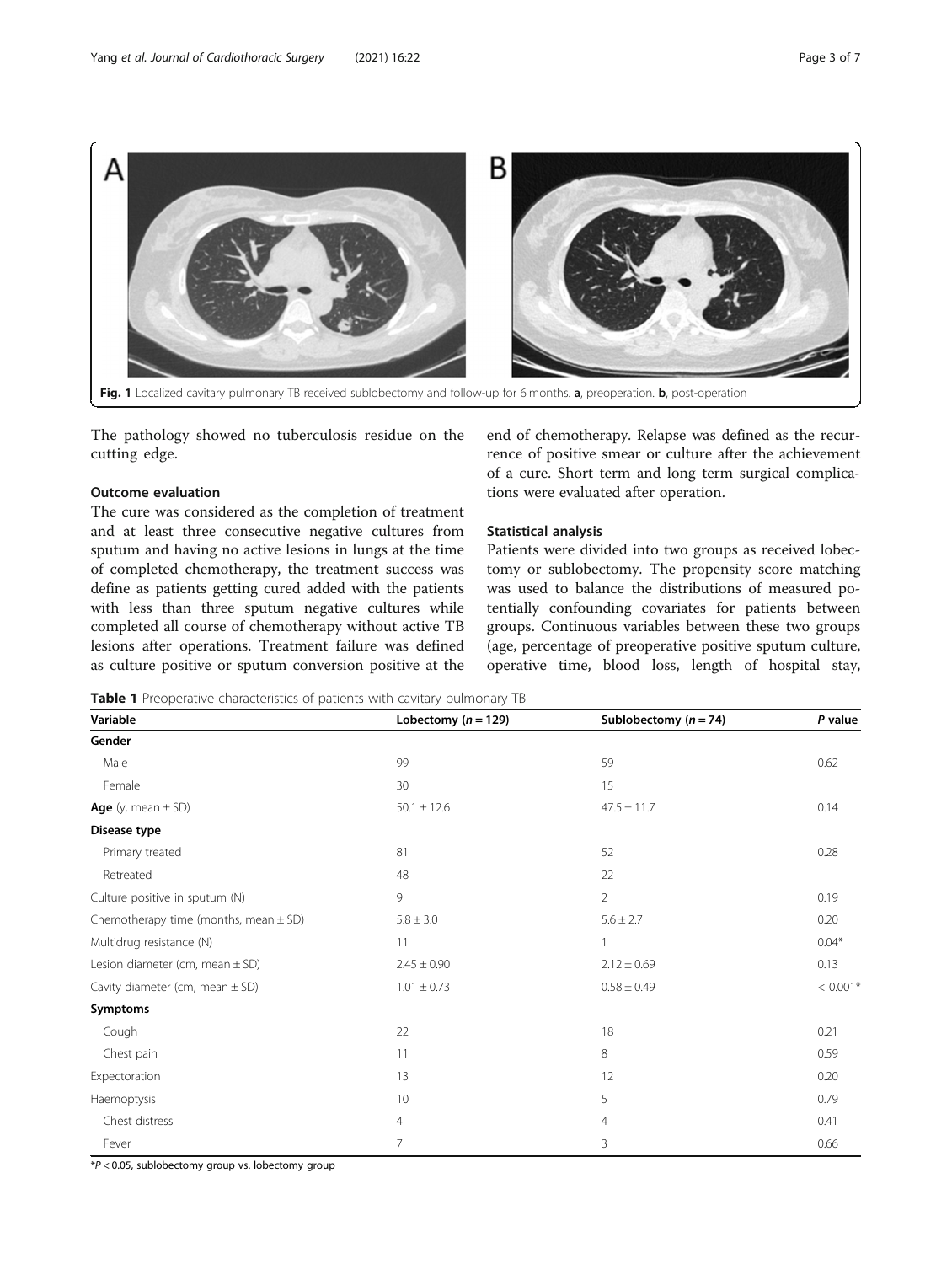## Results

## Clinical characteristics

The preoperative demographics and variables of patients were shown in Table [1](#page-2-0). The distribution of sex, age, and disease type were not significantly different. In the lobectomy group, there were 99 males and 30 females, with mean age of  $50.1 \pm 12.6$  years. Patients had received a median of  $5.8 \pm 3.1$  months of anti-TB drugs before the surgery. Major preoperative clinical manifestations contained coughing in 22 patients, chest pain in 11, expectoration in 13, haemoptysis in 10, chest distress in 4, and fever in 7. Preoperative positive sputum culture was observed in 16 patients. Except 9 lesions occupied two segments, the left 122 lesions were located in one segment. In the sublobectomy group, including 29 cases of segmentectomy and 47 cases of wedge resection, there were 59 males and 15 females with average age of  $47.2 \pm 11.7$ years. Patients had received a median of 5.6 ± 2.7 months of anti-TB medical treatment before the surgery. The sublobectomy group had a similar length of anti-TB medication duration before surgery compared with the lobectomy group ( $P > 0.05$ , Table [1\)](#page-2-0). Major preoperative clinical manifestations contained coughing in 18 patients, chest pain in 8, expectoration in 12, haemoptysis in 5, chest distress in 4, and fever in 3. Two cases suffered from positive sputum before surgery. There were 5 TB lesions located in two segments and 71 cases in only one segment.

## Operation comparison

In the lobectomy group, 99 patients received VATS and 30 received thoracotomy. On the other hand, only 3 cases in the sublobectomy group received open surgery directly. The sublobectomy group had a significantly shorter operation time and fewer intraoperative blood losses than the lobectomy group ( $P < 0.01$ ). Moreover, the rate of conversions to thoracotomy was similar between the two groups  $(P > 0.05)$ . For postoperative

Table 2 Operation comparison between two groups

recovery, the length of stay (LOS) in the lobectomy group was significantly longer than that of sublobectomy group ( $P < 0.05$ , Table 2).

## Complications

There were 21 short term surgical complications in the lobectomy group and only 5 in the sublobectomy group (Table [4](#page-4-0)). In the lobectomy group, 7 cases suffered from increased amount of drainage and received blood transfusion. Six patients exhibited sustained air leak and had to take the tube for a long time. Three patients presented hemothorax and were controlled with the thoracoscopic approach. Two cases were complicated with chylothorax and managed with reoperation for thoracic duct ligation. One patient had pulmonary infection and empyema, which was controlled by drainage and antiinfection treatments. In addition, stress asthma and angina were observed in one case, respectively. On the contrary, only 2 cases of increased amount of drainage, 2 cases of sustained air leak, and 1 case of hemothorax were found in two patients in the sublobectomy group. The short term complication rate in the sublobectomy group was significantly lower than that in the lobectomy group ( $P < 0.05$ , Table [3](#page-4-0)).

## **Outcomes**

Both of two groups exhibited satisfied therapeutic effects without long term postoperative complication. During followed-up after surgery for  $13.1 \pm 12.1$  months, the cure rate reached 98.5% despite of three cases relapses (Table [4](#page-4-0)). After operation, the patients in the lobectomy group received postoperative anti-TB medication for  $7.7 \pm 3.8$  months, and the total medication duration reached  $13.5 \pm 10.2$  months. In the lobectomy group, the patients were followed-up for a mean of  $12.9 \pm 11.7$ months after operation, and most of the patients were cured without relapse. Three cases relapsed during follow-up, including one case was confirmed by pulmonary needle biopsy and two cases exhibited positive culture in sputum. All the patients with positive culture in sputum before operation obtained negative culture results during the postoperative follow-up. In the sublobectomy group, the patients received medication for  $6.5 \pm 2.9$  months after surgery, and the total mean medication duration was  $9.4 \pm 9.4$  months. The patients were

| Variable                      | Lobectomy $(n = 129)$ | Sublobectomy $(n = 74)$ | P value    |  |
|-------------------------------|-----------------------|-------------------------|------------|--|
| Operation time, min           | $134.9 + 57.7$        | $107.9 + 46.4$          | $< 0.001*$ |  |
| Intraoperative blood loss, ml | $137.6 + 234.2$       | $62.0 \pm 51.5$         | $0.007*$   |  |
| Conversions to thoracotomy, N |                       |                         | 0.48       |  |
| Length of stay                | $7.1 \pm 14.6$        | $4.3 \pm 2.2$           | $0.037*$   |  |

\*P < 0.05, sublobectomy group vs. lobectomy group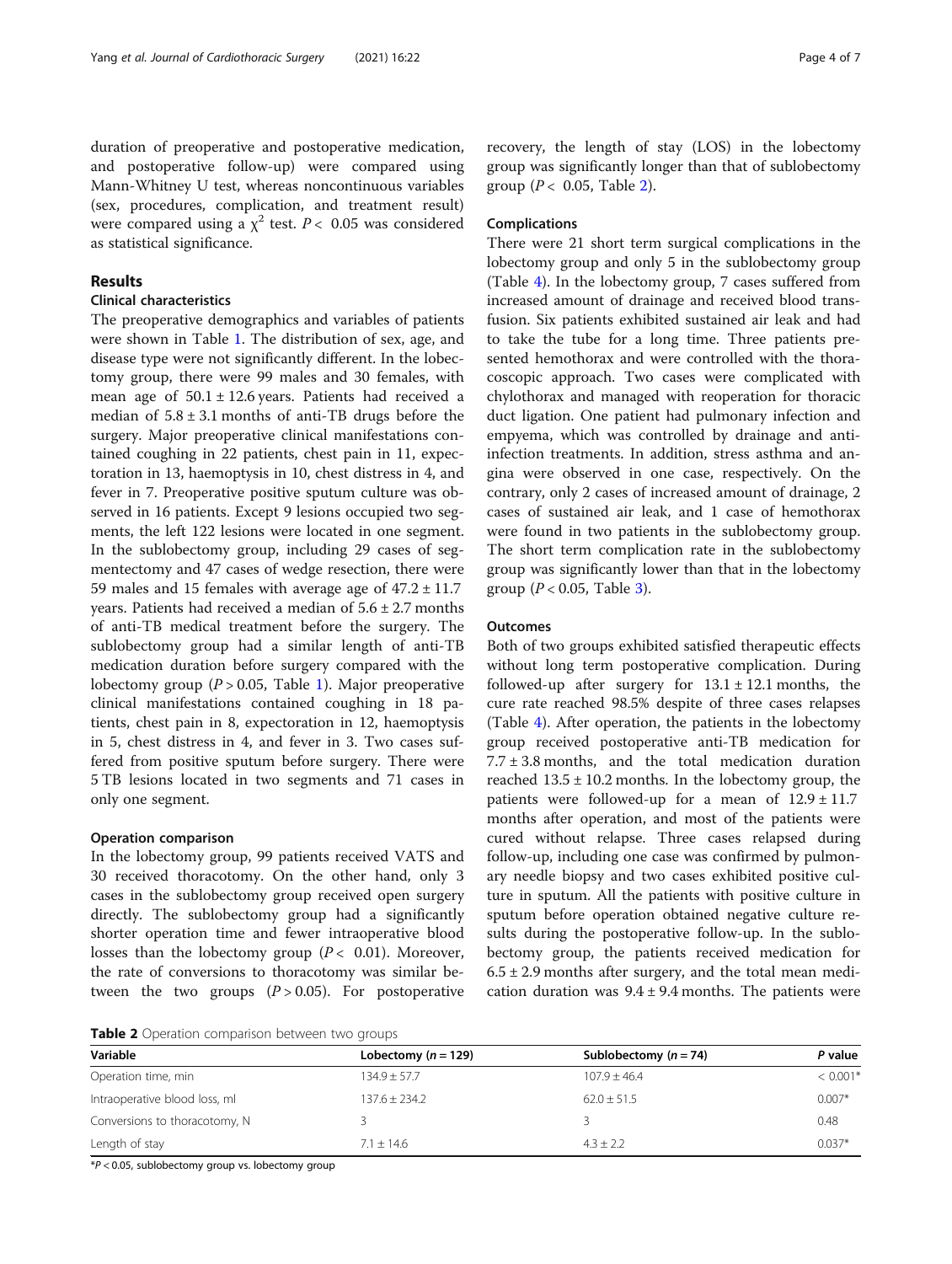<span id="page-4-0"></span>Table 3 Postoperative short term complication comparison between two groups

| Variable, N                        | Lobectomy $(n =$<br>129) | Sublobectomy<br>$(n = 74)$ |
|------------------------------------|--------------------------|----------------------------|
| Increased amount of<br>drainage    | 7                        | 2                          |
| Sustained air leak                 | 6                        | $\mathcal{P}$              |
| Hemothorax                         | 3                        |                            |
| Chylothorax                        | $\mathcal{P}$            | 0                          |
| pulmonary infection and<br>empyema |                          | 0                          |
| Stress asthma                      |                          | 0                          |
| Angina                             |                          | 0                          |

followed-up for  $14.1 \pm 14.1$  months and none of them exhibited relapse. There were 11 cases of MDR-TB in the lobectomy group and 1 MDR-TB patient in the sublobectomy group, only 1 patient relapsed in the lobectomy group, who received 6-month medication after surgery.

## **Discussion**

TB cavity is caused by the large load of tubercle bacillus damaging local lung tissue, leading to caseous necrosis. The lesion dissolves and perforates the bronchus, and the air enters to form the cavity. Pulmonary cavitation is one of the markers of PTB and is responsible for delayed culture conversion, poor outcome, and infection transmission [\[14](#page-6-0)]. In this study, in spite of the difference of cavity diameter between the two groups, the lesion diameter exhibited no statistical difference, suggesting that the lesion range was comparable between the two groups. The drug resistant tubercle bacilli will promote the cavitary disease chronically [\[15](#page-6-0)].

Surgical resection has been considered as an effective assistant in PTB therapy, especially in DR-TB [\[16,](#page-6-0) [17](#page-6-0)]. The principle of resection is that removing actively replicating bacilli obviously decreases the total organism burden in the lung. It was reported that thick-wall cavity of destroyed lung has up to  $10^7$  to  $10^9$  organisms even in patients with culture-negative sputum [\[18,](#page-6-0) [19\]](#page-6-0). Since they exposed less to host defense and anti-TB drugs, the cavitary lesions might be easy to develop drug resistance [[20\]](#page-6-0). Surgical resection may improve the outcome of treatment, prevent disease progress, and reduce the probability of drug resistance. For surgical patterns, it was traditionally accepted that lobectomy or pneumonectomy was recommended in view of completely removing the lesion [[21](#page-6-0)]. However, with development of anti-TB chemotherapy recent years and experienced long time of our observation, we found that sublobectomy might also be considered for localized cavitary PTB, under this background we conducted this study. The results indicated that most of the patients received oper-

ation were cured with postoperative chemotherapy except two cases lost follow-up, patients with cavity could benefit from both lobectomy and sublobectomy to prevent irreversible parenchymal damage. For drug resistant TB, a meta-analysis consist of 9153 patients indicated that patients who underwent partial lung resection had statistically significantly higher rates of treatment success [\[22](#page-6-0)]. Moreover, those patients who underwent pneumonectomy failed to exhibit better outcomes than those who did not undergo surgery. Prognosis seemed to be better in partial lung resection group after culture conversion, while this effect was not observed in patients who underwent pneumonectomy. In present results, only one case relapsed among the drug resistant TB who received lobectomy and no relapse was observed in the sublobectomy group. In spite of the outcomes could be caused by the enrollment bias, it suggested that sublobectomy is a selectable choice for drug resistant TB patients.

Following the technique development and equipment improvement, video assisted thoracoscopic (VATS) therapeutic resection, especially uniport VATS, was gradually adopted in pulmonary disease. In addition to patients with malignancies, it was also feasible in the treatment of PTB. Compared with lobectomy, the advantages of sublobectomy, such as more pulmonary function conservation and a shorter hospital stay, had been strongly recommended [[23\]](#page-6-0). Appropriate surgical method selection may let the patient decrease grading of image characteristics with less blood loss, shorter

Table 4 Treatment outcome comparison between two groups

| Variable (months)                           | Lobectomy ( $n = 129$ ) | Sublobectomy $(n = 74)$ | P value |
|---------------------------------------------|-------------------------|-------------------------|---------|
| Cure rate                                   | 97.6%                   | 100%                    | 0.18    |
| Relapse rate                                | 2.4%                    | $0\%$                   | 0.18    |
| Long term surgery complication              |                         | 0                       |         |
| Postoperative Culture positive in sputum, N | 3                       | $\Omega$                | 0.19    |
| Postoperative medication duration           | $7.7 \pm 3.8$           | $6.5 \pm 2.9$           | 0.14    |
| Medication duration                         | $13.5 \pm 10.2$         | $9.4 \pm 9.4$           | 0.06    |
| Follow-up                                   | $12.9 + 11.7$           | $14.1 + 14.1$           | 0.49    |
|                                             |                         |                         |         |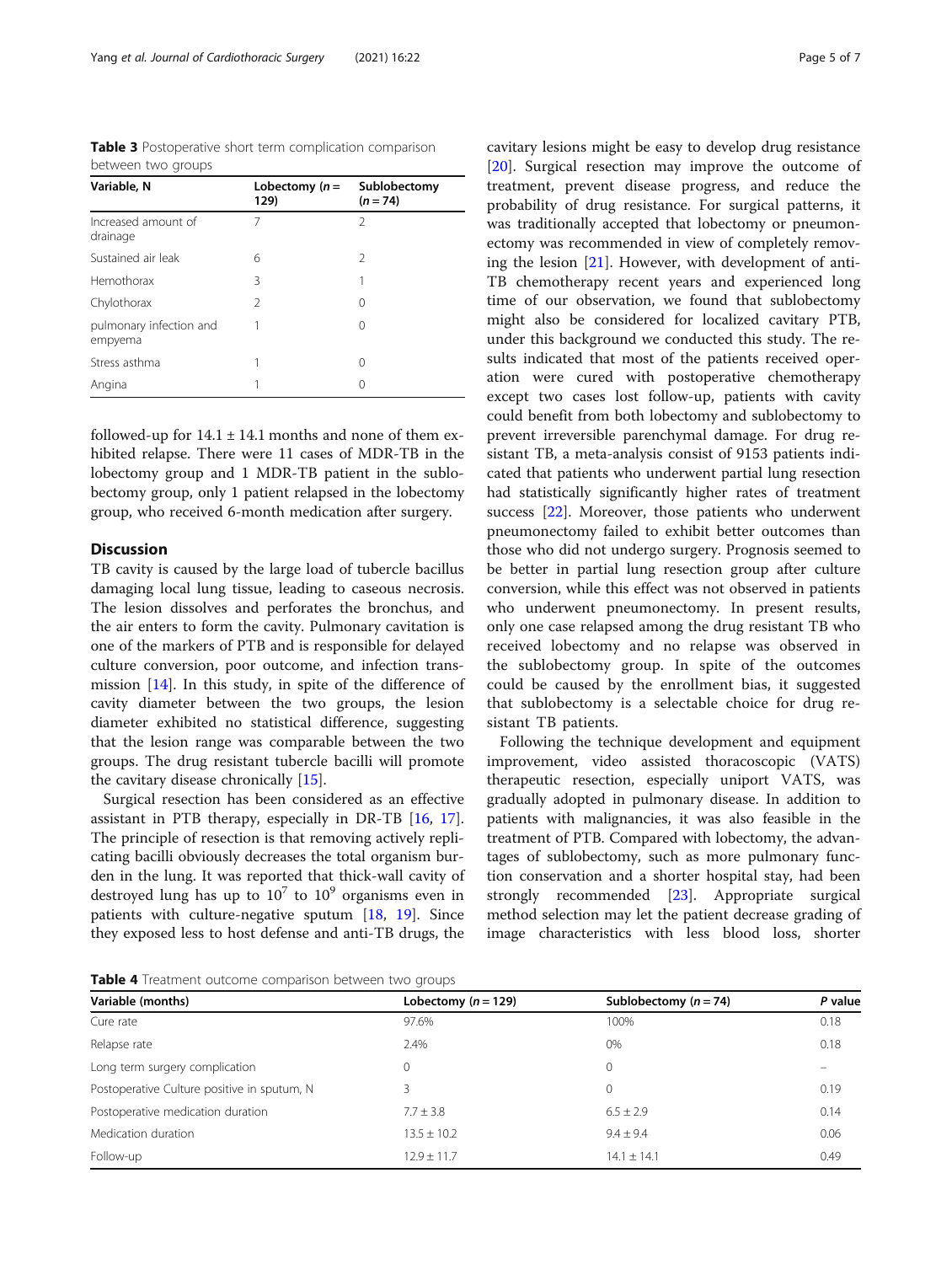operative time, and shorter hospital stay. Meanwhile, the relapse in our study was not found in sublobectomy group. Early referral and liberal use of VATS sublobectomy on suitable case might well provide substantial impact on reducing the bacterial burden without much trauma, which enhanced the opportunity of cure.

The surgical indication for cavitary PTB was still controversial. It was considered that the timing of operation would coincide with the lowest bacterial burden to optimize the outcome with the least morbidity. Traditionally, the patients received operation after half a month of medication, which may lead to the requirement of lobectomy as it was considered that the segmental bronchial stump may be destroyed by the residue tuberculosis bacillus. It was reported that 2–3 months of effective medication and sputum culture conversion may provide better outcome with a decreased risk of infectivity [[24\]](#page-6-0). In our study, the patients received average 5 months of medication before surgery as it was obtained from the real world, suggesting that proper medication time for surgical intervention can obtain good outcomes and fewer complications.

Complications were the major concern for clinicians to oppose the surgery. It was reported that the main postoperative complication rate for multidrug resistant TB was between 15 and 40%  $[21, 25]$  $[21, 25]$  $[21, 25]$  $[21, 25]$ . In this study, major complications occurred in 12.8% (26/203 patients), which was similar with the other reports. Prolonged air leaks, increased amount of drainage, and chylothorax were the major types. For air leak, dense adhesion may affect the whole lung and the pathologic lung expansion was not feasible, whereas lobectomy required more adhesion release to remove the whole lobe, which may increase the risk of air leak compared with sublobectomy. In addition, one of the main goals of the operation was to avoid bleeding and opening cavities, but not air leak. Thus, compared with bleeding, air leak was more acceptable for the surgeons. Meanwhile, the application of stapler on fissure may reduce the risk of air leak. Chylothorax is also a result of extensive adhesion or structural distortion, which may cause accidental injury. In the sublobectomy process, it may need less area of adhesion release, extradural separation, and mediastinal isolation, which may reduce the risk of these complications. Severe complications that restrained clinicians to select operation for cavitary PTB patients, such as respiratory failure, bronchopleural fistula, lung and other infections, empyema, wound bleeding and/or breakdown, and recurrent laryngeal nerve palsy, the fact that the MTB in the regional lymph may retain some bacteria and induce disease relapse was also concerned for surgical safety if choose sublobectomy. However, in this study sublobectomy preserved the vasculature around the bronchial stump, and the patients could be

cured by postoperative medication instead of sustain the risk of bronchopleural fistula. Our results showed that there was no fatal complication occurred in both groups, indicating that sublobectomy was feasible in the treatment with fewer complications.

There were still some shortcomings in this study. Firstly, larger scale research is needed in the future to better resolve the drawback of case selection bias in present study. Secondly, there is still lack of indication about the cutting edge distance for PTB, we continually used the criteria of lung tumor resection as that the cutting edge distance is at least 2 cm from the lesion in this study. Postoperative pathology showed no tuberculosis found on the cutting edge of the specimen, whereas more in-depth investigation is needed to determine the specific distance of the cutting edge.

#### Conclusion

In summary, surgery remains an important adjunct tool in the management of patients with cavitary PTB. Compared with lobectomy that was the conventional surgical treatment standard, under adequate anti-TB chemotherapy sublobectomy might also provide favorable results to the resectable lesions with faster recovery and fewer complications. The success of operation relies on good cooperation between TB physicians and thoracic surgeons, patient compliance in completing the postoperative anti-TB medicine, surgical experience, and careful follow-up.

#### Abbreviations

PTB: Pulmonary tuberculosis; MTB: Mycobacterium tuberculosis; DR-TB: Drugresistant tuberculosis; VATS: Video-associated thoracic surgery; LOS: Length of stay

#### Acknowledgements

No.

#### Authors' contributions

Yong Yang wrote the manuscript and participated in data analyses. Shaojun Zhang, Zhengwei Dong, and Yong Xu participated in data collection. Xuefei Hu and Gening Jiang provided the patients. Lin Fan and Liang Duan provided the concept and performed manuscript revision. All authors read and approved the final manuscript.

#### Funding

This work was supported by the National Natural Foundation of China grant 81500060 and Tongji University Youth Excellent Talents Training Action Plan grant 2016KJ069.

#### Availability of data and materials

The datasets analyzed during the current study was available from the corresponding author on reasonable request.

#### Declarations

#### Ethics approval and consent to participate

This study was approved by the ethics committee of Shanghai Pulmonary Hospital.

#### Consent for publication

The patients had signed informed consent for data publication.